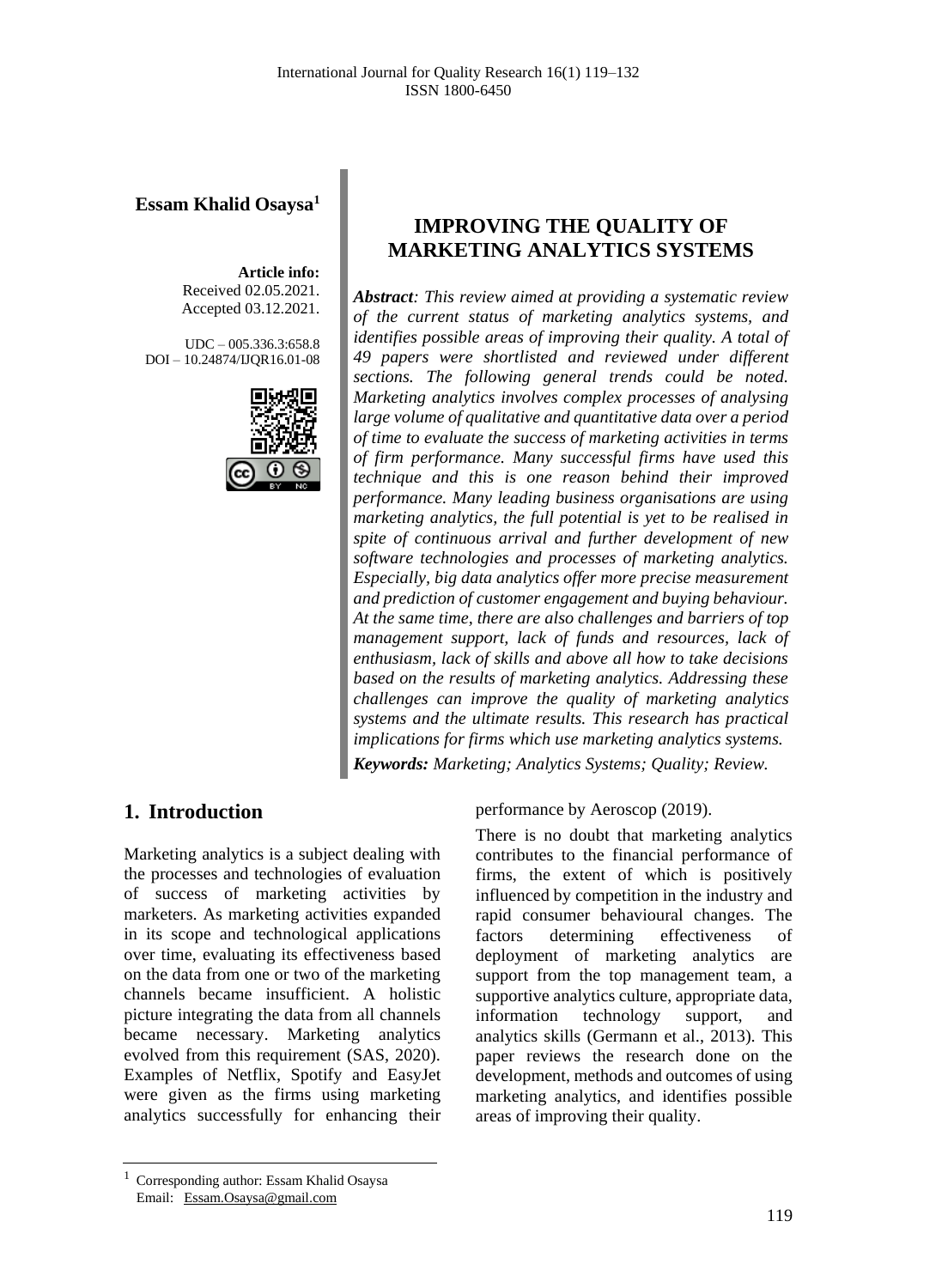# **2. Methodology**

The methodology used for this paper is a systematic review. The title of the paper was used the keyword. To select the papers, the first five pages of Google Scholar was searched with 'Any time' as the period of search and the process was repeated using time frame of 2016 and later. Only English language papers were selected. Abstracts were also included if they contain important information and full text is not available. A total of 61 papers were yielded using the above mentioned approach, out of these 49 papers of various types were shortlisted to be reviewed after removing duplicate and irrelevant papers. The selected papers are discussed under the following sections.

### **3. Result**

#### **3.1 History of marketing analytics**

The history of marketing analytics was traced by Wedel and Kannan (2016). Systematic use of data by Charles Coolidge Parlin for the Curtis Publishing Company in Boston in marketing started in 1911. The data gathered by Parlin was used by advertising and publishing firms. Many companies established commercial research departments as a result. In 1919, Duncan stressed on both internal and external data. Questionnaire surveys were already popular in 120's as Gallup used it for opinion polls. This was found extremely useful in marketing research. Psychological concepts also were introduced with the attention-interest-desire-action model of Starch in 1923. This was followed by many copy research. A.C. Nielsen established the first marketing research company in 1923. Nielsen started measuring product sales in stores and in the 1930s and 1950s, started evaluating radio and television audiences in the 1930's to 1950's. Another firm, Burke was set up in 1931 and it began with product testing research for Proctor & Gamble. GfK was established in Germany in

1934. Field experiments and telephone interviews and surveys were popular in the next decade. Panel data was found increasingly useful for various types of marketing research. Recency, frequency and monetary metrics introduced by George Cullinan became the forerunner of CRM. Companies started using their own data in 1961. Warehouse withdrawal data was measured by Selling Areas marketing Institute from 1966. Use of computers was also started around the same time. From late 1970s, Claritas started gathering geodemographic data in a large way by sourcing from government databases and credit agencies based on the work of Charles Booth, a sociologist, around 1890.

Universal Product Code and IBM's computerized point of-sale scanning devices in food retailing were the first automated data capture systems for retailers introduced in 1972. Nielsen took advantage of these quickly. Loyalty cards enabled traceability of individual customers. Scanner panel data (1983) and in-home bar coding system of IRI (measuring television advertising fromm1979) in 1995 followed. Introduction of personal computers in 1981 by IBM use of internal customer data. In 1990, CRM software was released in 1990 based on the earlier work on sales force automation at Siebel Systems. Personal computers also helped in survey research using personal and telephone interviewing. Large amounts of marketing data became available with the introduction of World Wide Web in 1995. Now, clickstream data could be extracted from server logs to track page views and clicks using cookies. These data facilitated measurement of effectiveness of online advertising. CRM systems were developed by Oracle as the internet facilitated it. Salesforce first delivered CRM systems through cloud computing in 1999. Coming of Google started the search engine methods for data search using computer keyboard. A file transfer protocol search engine, Archie, was developed by McGill University. Usergenerated content, including online product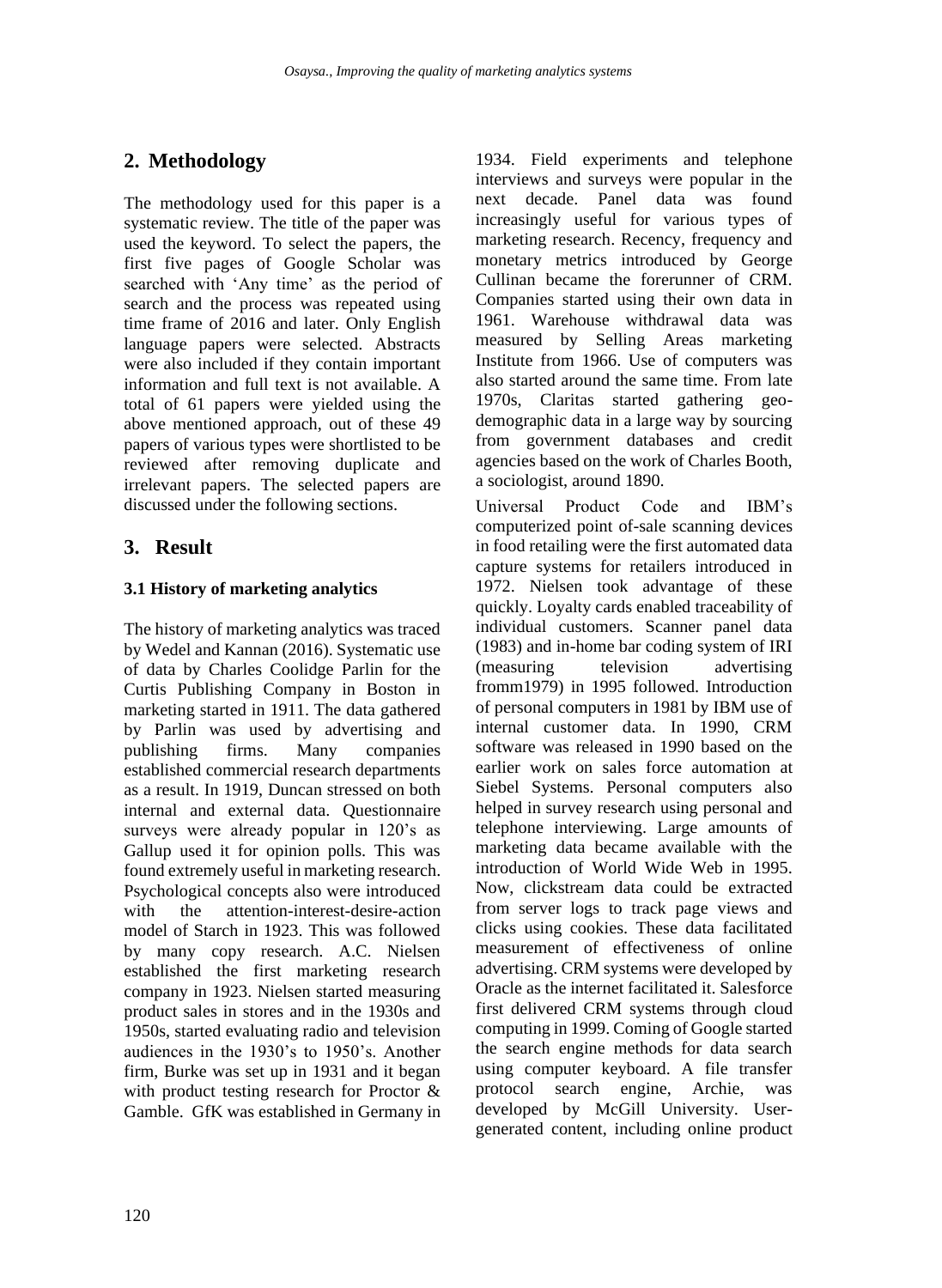reviews, blogs, and video, resulted in increasing volume and variety of data were some of the data trends that followed. Introduction of Facebook in 2004, Twitter in 2006 and any other similar sites and YouTube in 2005 marked the beginning of social networking data in large volumes. Introduction of smartphones, especially global positioning system in Apple iPhones, enabled capture of consumer location data.

These were the data generation, storage in databases and its acquisition by firms. The analytics part was pioneered by Ford Foundation and the Harvard Institute of Basic Mathematics for Applications in Business during 1959-1960. Statistical methods preceded econometric methods as decision making tools through the efforts of Marketing Science Institute since 1961. Many other analytical methods and software for automation followed in quick succession and is still continuing. Similarly models and frameworks, models of customer psychological behaviour are being developed continuously to increasingly facilitate marketing analytic methods and strategic decision making. However, while some surveys indicate positive perceptions and high levels of applications of marketing analytics by firms, others find lower enthusiasm among firms due to lack of knowledge and enthusiasm and top management support to implement marketing analytics. From the above details, it can be seen that most of the marketing analytics developments took place in USA.

Six areas of marketing analysis- strategic evaluation of investment projects, profitability of products, contribution of marketing programmes to margins, sales reporting and analysis, sales planning and forecasting and pricing- were discussed by Petti (2012). A comprehensive review of marketing analytics was provided by Iacobucci et al. (2019).

#### **3.2 Methods of marketing analytics**

There are many sources which describe methods of marketing analytics. Some of the recent ones are Rackley (2015), France and Ghose (2019), Hemann and Burbary (2013). Highlights of marketing analytics has been provided in the book by Rackley (2015), which are given briefly below.

Analytics dashboards help marketing engines run effectively. He demonstrated the importance of true marketing analytics in a number of ways. An example of how marketing analytics of various digital tools can achieve good results was explained in detail. The analytics process consists of-

- a) Identify the metrics using objective, efficiency and effectiveness as the guiding factors.
- b) Analysis of metrics using web analytics, CRM and marketing automation tools. Compare the current state with the desired state to determine the root cause of to explain why these two are different. Historical and benchmark data are very helpful.
- c) Take actions to improve by examining and selecting the option closest to achieving the objective. Methods like A/B testing can help to identify the most desirable action.
- d) Repeat the above steps as many times as possible to confirm conclusions.

To start marketing analytics, its need, readiness and organisational context should be assessed. Capabilities and skills of various types for analytics need to be built up. The required data and analytical tools and systems need to be in place. The metrics can now be firmly established. Then the whole arrangement needs to be reviewed and corrected if necessary, before launching marketing analytics. Return on investment made on marketing (MROI). But ROI cannot measure the soft benefits like increased brand awareness due to a campaign etc. Many other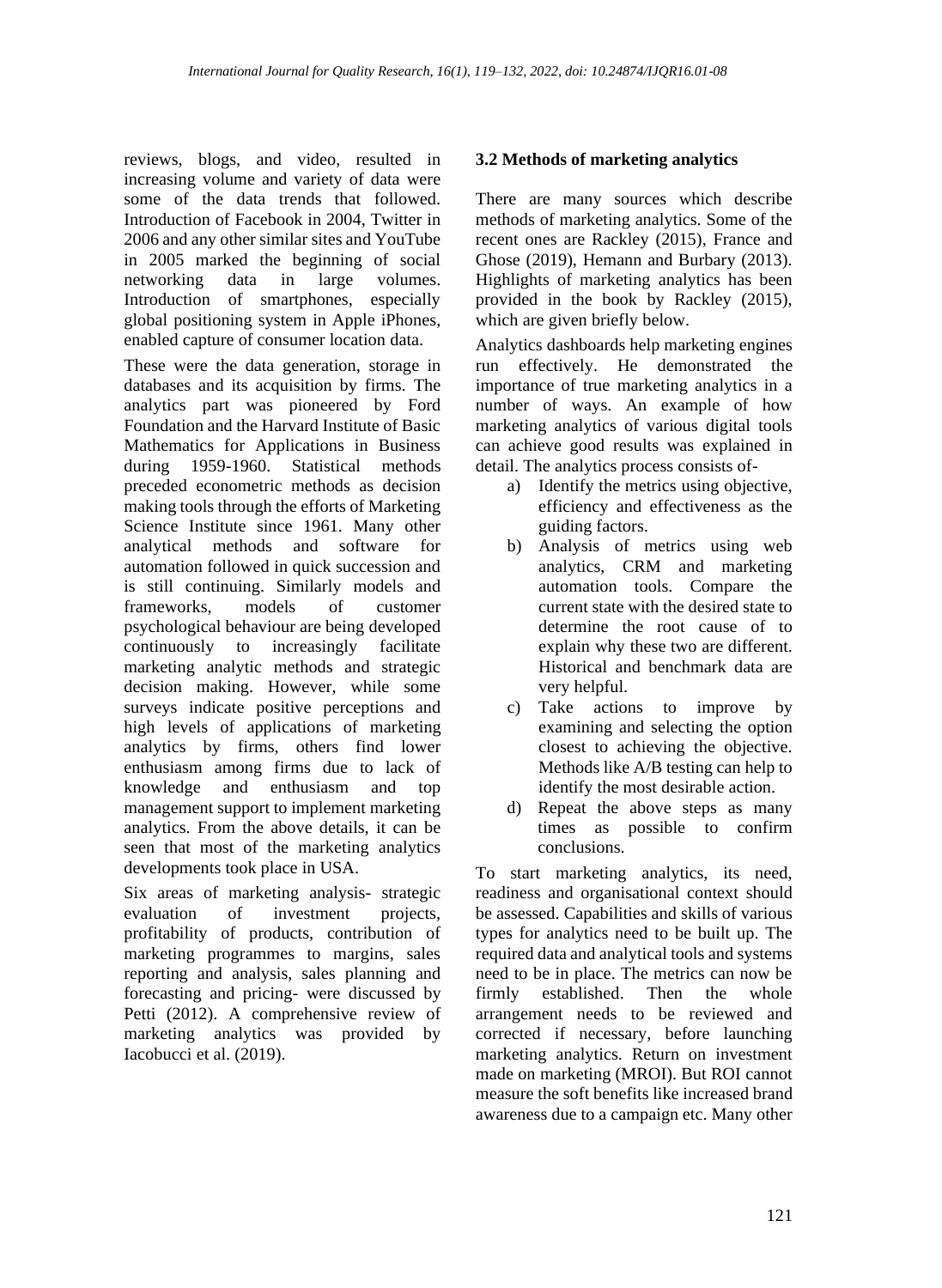challenges exist in measuring MROI. Apart from ROI, other metrics like market share, customer lifetime value, retention rate, and cost of customer acquisition are also important. MROI needs to be read along with these metrics. A dashboard or a score card score board is required for regular and continuous monitoring of progress in meeting the marketing objectives. There are multiple sources of data for marketing analytics including web analytics data, CRM systems, social media, email marketing systems, Excel spreadsheet data, sales transaction data, marketing automation systems, accounting systems, external demographic data and ERP systems listed in the decreasing order of the extent of using these tools. Software is available to handle these data and create the dashboards. The dashboards need to have the facility to continuously updating the data. A series of dashboards with the details required at various levels of management is ideal.

- Technology: the base platforms, systems, or clouds of technology that enable core marketing processes and results tracking.
- Tools: focused software solutions that enable specific functions, such as the dashboard functionality.

Various tools based on well-known methods of data analysis are available. There could be some barriers of implementing marketing analytics in organisations like lack of support from the top, lack of enthusiasm among people in the marketing department as well as in the organisation itself. Marketing department may not have the freedom to use creative freedom to explore new innovative solutions. Instead they may be forced to follow a certain reporting format always. This also affects motivation and enthusiasm among marketing department staff. Many frontier level applications are springing up rapidly. Big data, predictive modelling and advanced attribution to properly and precisely allocate fractional conversion credit for the ultimate outcome to the firm across the entire media stream that customers are exposed to

on their buying journeys.

In their article, France and Ghose (2019) observed that global market for business intelligence guided by marketing analytics was estimated to be around \$200 billion in 2020, increasing from \$130 billion four years ago. This growth was made possible by data. There had been information explosion caused by many corporate databases, mobile-apps, web analytics data, social media and sensor data. Data analysis has been used widely in marketing. The main objective of firms in using data analytics had been to improve customer relationships. The main challenges in this respect are identifying relationships between diverse data spread among many sources, predicting the customer behaviour, and predicting sales of the product or service. The authors identify data mining, expert systems, marketing science, operations research and statistics as core disciplines of marketing analytics. The business areas covered are branding strategy, acquisition, insight and retention of customers, digital marketing, product development and positioning and promotion strategy. The authors describe the concepts and methods related to visualisation of data, segmentation and grouping and class prediction aspects of analytics with some mathematical treatments and listing of useful software.

The book by Hemann and Burbary (2013) deals solely with digital marketing analytics. The principles, methods and practices of analysing data from various digital sources to understand the customer behaviour, predict and devise marketing strategies are explained. According to Hair (2007) predictive analysis in marketing contributes to conversion of information to knowledge. Methods of accessing and analysing big data were discussed by Wedel and Kannan (2016). The taxonomy of knowledge fusion occurring when traditional marketing analytics is used for application in big data was explored by Xu (2016) and noted that deliberate strategic options are required to achieve the intended benefits from such a knowledge fusion. A big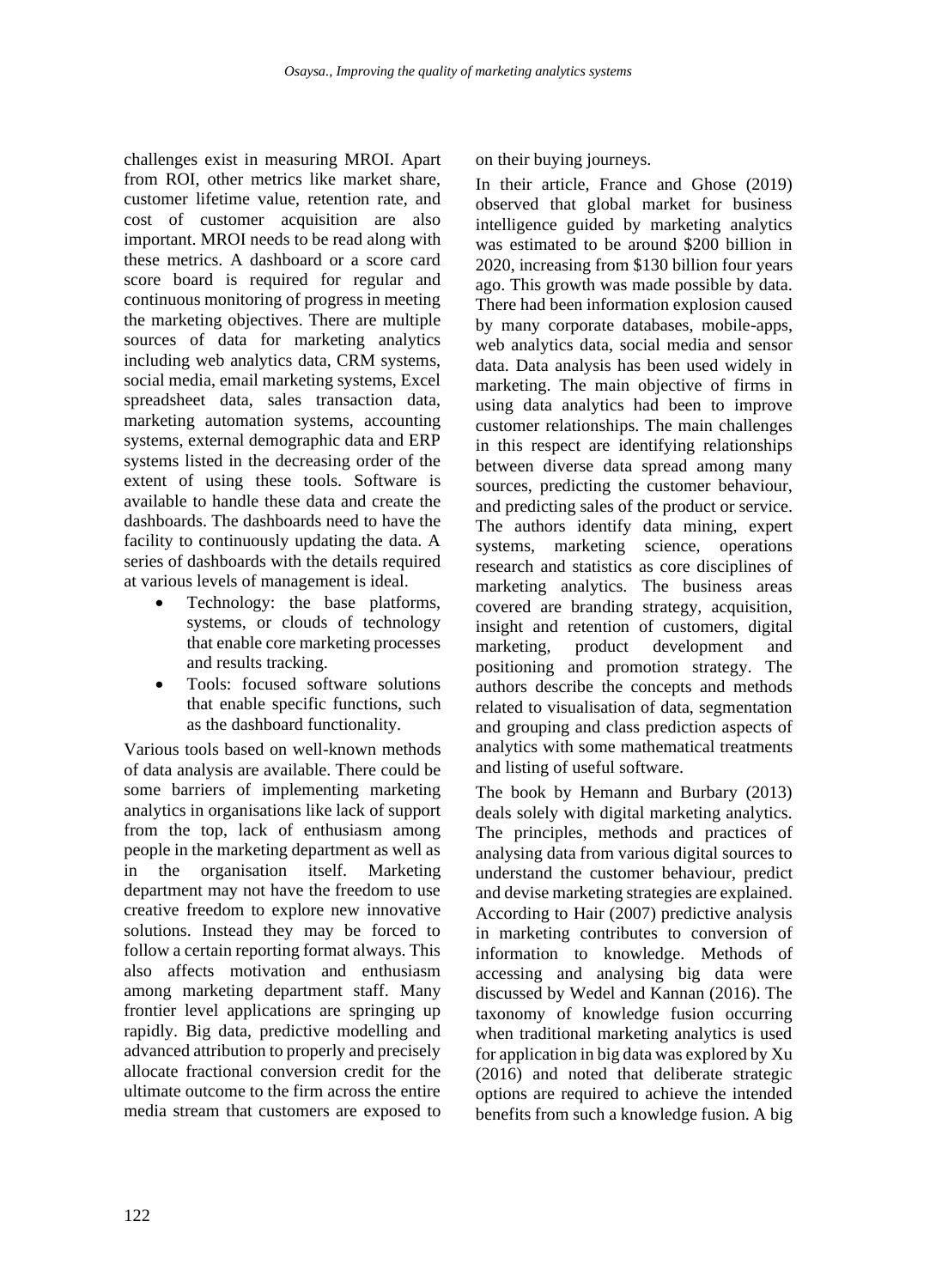data analytical framework for gaming in real world situation was developed by Nair et al. (2017). The framework was implemented and evaluated for casino operations in MGM Resorts International group. Individual transaction data were fitted to empirical models of consumer responses to the marketing efforts. The estimates were used for optimised targeting and segmenting the market.

The increasing profits resulting from its implementation was \$10 million to \$15 million per campaign equivalent to 20 cents per dollar spent. Erevelles et al. (2016) advocated inductive rather than deductive reasoning in big data analysis. Risk based testing, ignorance, radical innovation and creative intensity were listed as useful factors for deriving full benefits of big data analytics in marketing research. In the case of luxury brands also, Liu et al. (2019) used big data from Twitter accounts of five years of July 2012 to June 2017, consisting of 3.78 million tweets on 15 luxury brands having the highest number of Twitter followers. The results indicated customer engagement to be more important than customisation. Important dimensions of customer engagement that increased social media marketing were entertainment value, brand interaction, and trendiness pf the luxury brand.

In a review of big data analytics, discussed the key concepts and issues regarding social big data, their features, technologies used in marketing, an operative methodology which may provide useful insights from social big data, some recent use cases, issues and further research. There is exponential increase by several billions of posts in social media. Kauffmann et al. (2019) used a framework to automatically analyse consumer rating reviews, in which, negative and positive opinions were transformed into a quantitative score. Sentiment analysis was employed to analyse online reviews on Amazon. A Fake Review Detection Framework (FRDF) was used for detecting and removing fake reviews using Natural Language Processing (NLP)

technology. Brands were rated according to consumer sentiments. The framework was found useful more comprehensive decisionmaking, especially with the use of FRDF to rank best products by price, their respective sentiment value and a 5-Star score.

Inductive fuzzy classification system developed by Kaufmann (2012) can be applied to customer analytics on existing data using attribute selection and visualization of inductive membership functions provide insights into different customer classes. Product analytics can be improved by evaluating likelihood of product usage in the data for different customer characteristics with inductive membership functions. Transforming customer attributes into inductive membership degrees, which are based on predictive models, can optimize target selection for individual marketing and enhance the response rate of campaigns. A case study of a Swiss online service marketing firm was used for validating the model. Implementation of prototype and experimental study were also done.

Deep learning offers promise with impressive results in AI applications. Examples are Apple Siri conversion of human voice into computer commands to answer questions of Apple users, automated driving through highways and development of DNA-based medical products. In this respect, Urban et al. (2020) obtained better results with use of deep learning software than the traditional regression methods for prediction of credit card preferences of customers from online customer sessions of NerdWallet site. Demographics and card attributes were used as the variables. However, the authors cautioned against economically unworthy use of deep learning as benefit to cost ratio may not be high enough to support investment in this technology. The scope of AI and machine learning in enhancing marketing performance of firms was discussed by Even (2019).

Although the software, SmartPLS provides a frictionless design, permitting quick specification and estimation of partial least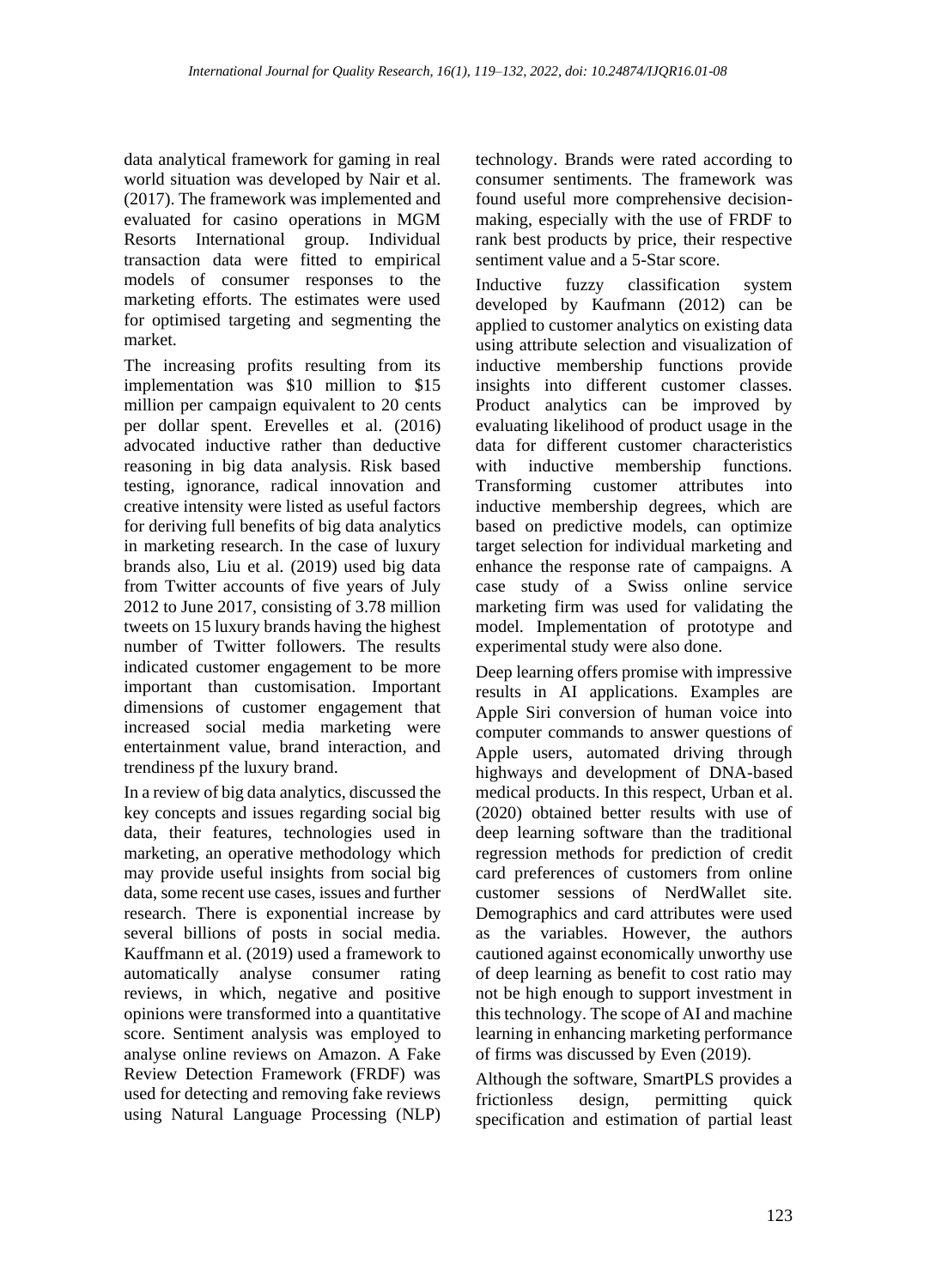squares (PLS) path models, it focuses more on the complicated setup of the model and statistical analysis rather than the interpretation of results and theoretical meaning for a project. Complicated interface of a software is need not make it rigorous. Mechanistic attention to the software and data does not lead to useful results. Access to both big data and software to analyse them are important. Data, empirical models and results are not theory, but descriptions of specific observations of empirical patterns. Theory is still required to explain the observed patterns. Risk of confirmation bias may occur when confirmatory approaches to analytics and data mining are done. Such problems can be avoided using comparative approaches to judge the applicability of theories with many working hypotheses or explanations. Thus, rigor of data analysis and theoretical relevance are simultaneously important (Petrescu & Krishen, 2019).

Copulsky et al. (2017) dealt with the progressive shifts from access to tools to automation of activities to real-time predictive analytics. Increased attention on marketing technology solutions supporting embedded analytics leading to marketing attribution will be the next focus in future. The next-best-action marketing solutions will be sought here. However, Success of organisations in integrating and harmonising customer data in real time will determine the success of such efforts.

Monte Carlo Stimulation (MCS) is useful for integration of different components in marketing analytics. Usefulness of MCS for integrating customer behaviour models, market/customer segmentation levels, customer service, CRM software testing were explained in the form of case studies. However, certain issues like verification and validation problems and heavy computational requirements exist. Software available for MCS are costly (Furness, 2011).

As digitization of the retail industry has been rapidly evolving, there is an equally growing wealth of event-based tracking data on consumer behaviour in terms of online clickstreams and offline sensors tracking the movement of shoppers etc. On the other hand, stronger regulations on data privacy and increasing consciousness of consumers about protection of their privacy imply availability of data restricted to an anonymized and fragmented form sans exact identify individual consumers. A methodology for analysing anonymised and fragmented eventbased (AFE) data was proposed by Kakatkar and Spann (2019). It allows to approximate recovery of heterogeneity at individual-level and derive important variables from the raw data. To validate the methodology, representative data were collected by deploying sensor-enabled shelves in a field experiment within a store and analysed by the authors.

The combined use of marketing analytics, social media and brand communities have contributed to more innovative methods of customer engagement across various industries. Further integration of marketing analytics with artificial intelligence (AI) has further enhanced the capabilities of marketers to understand customer engagement better (Nagaraj, 2020).

In a review, Järvinen and Karjaluoto (2015) noted that the benefits of marketing performance measurement for any firms depends upon the nature and extent to which the organization exploits the metrics system under any specific circumstances. Web analytics will be particularly useful for companies having complex selling processes to enhance their business performance.

In digital marketing (DM), web analytics (WA) and Key Performance Indicators (KPIs) are required for the devising marketing strategy. In this connection, Saura et al. (2017) surveyed the different DM metrics to determine the most relevant metrics and KPIs to increase the effectiveness of their DM strategies. Lists of these have been presented in the paper.

The advantages of machine learning methods to handle and process large volumes of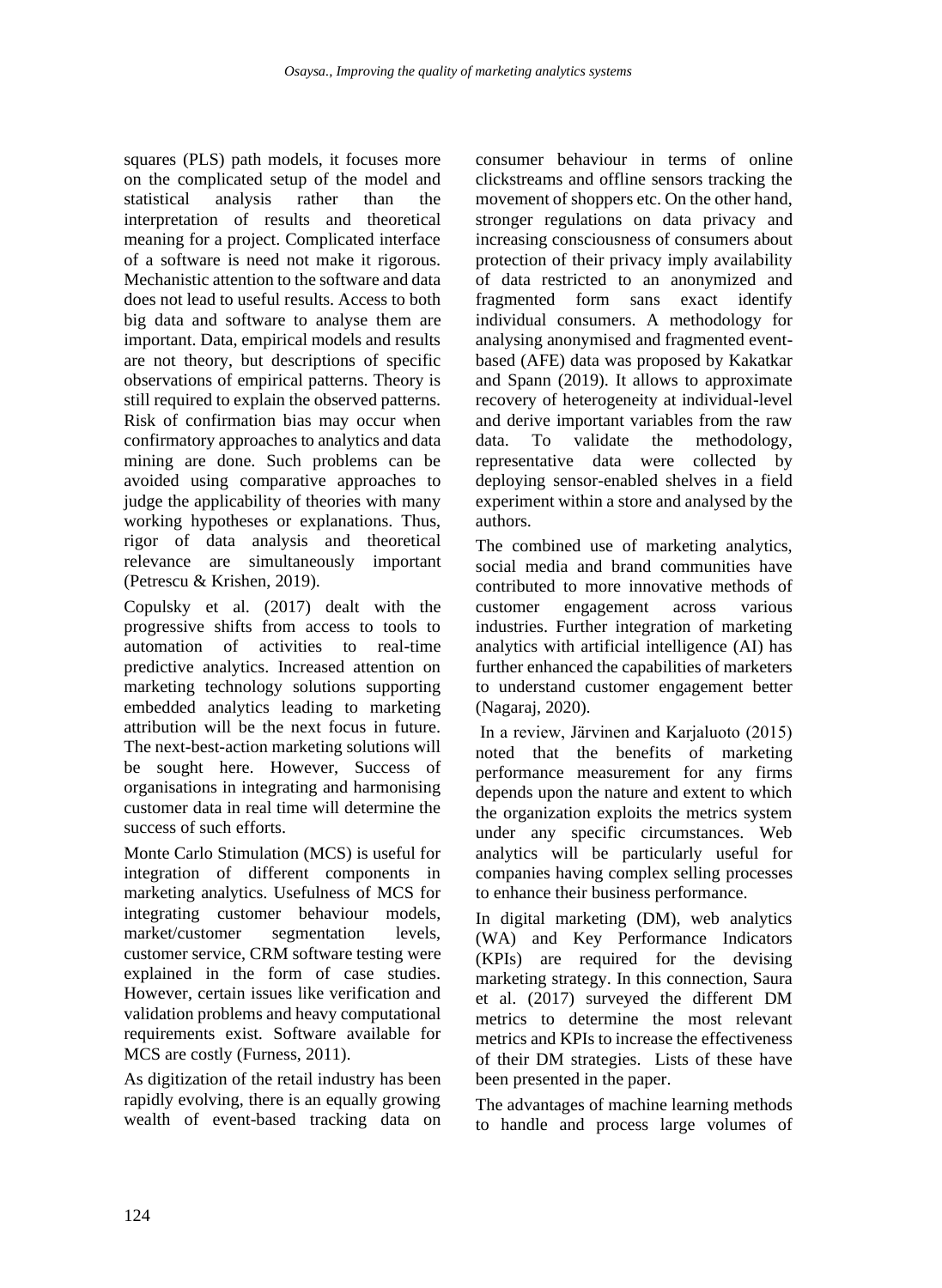marketing related data were discussed by Booth (2019). Firms can improve their performance by implementing marketing analytics, as the insights from implementation provided by Kumar and Sharma (2017) reveal.

The most important use of marketing analytics is social media analysis. However, one important method has not been utilised fully yet. It is the analysis of customers' affective experiences appearing in the social media content. Jussila et al. (2017) used action design research, to develop a framework for analysis of the affective experiences from social media content. In this framework, different emotional categories and their intensities in terms of affective experience is measured. It is an advanced method of the generally used sentiment analysis method used for analysis of social media content. Marketers can use this framework to evaluate even the weak emotional signals of the customers and devise strategies to lead the customer to an emotional path of higher value. The framework was pilot tested with an intention to use more widely. A systematic review of literature on social media analytics and metrics for marketing purposes was published by Misirlis and Vlachopoulou (2018).

#### **3.3 How firms use marketing analytics examples of firms**

Wedel and Kannan (2016) mention the Wal-Mart as an example of big data analytics, Netflix as an example of a highly centralised and AT & T as an example of decentralised marketing analytics. In the case of big data analysis at Walmart, the company built a capability to process 2.5 petabytes of data per hour through its own cloud. A state-of-the-art analytics hub, Data Café has been created for this purpose. The facility handles about 200 streams of internal and external data, which includes 40 petabytes of recent transactional data. Walmart uses over 200 external sources of information including meteorological data, economic data, Nielsen data, telecom data,

social media data, gas prices and local events databases. All these data can be modelled, manipulated and visualized. Teams from any business unit anywhere in the world can seek solutions to their problems from the analytics experts. The solutions will be displayed within short time spans of minutes on the touch screen smart boards of the centre. Quick processing of big data saved a lot of money for Walmart by preventing any loss of sales. The analytical algorithms enables the quick processing of all data. However, separate data silos also exist at sore levels to manage inventories, customer loyalty and price comparisons. The ability of analysing such vast amounts of data from hundreds of sources very fast is matched by the ability to take decisions and implement them also fast (Marr, 2017).

A marketing mix profiling of big data analysis was provide by Fan et al. (2015). Data requirement, methods of analysis and applications for the five P's of marketing mix (people, place, product, promotion and price) were considered in this framework. Using multi-industry dataset, Hallikainen et al. (2020) analysed the effects of customer big data analytics on performances in terms of customer relationship and sales growth of 417 B2B firms and both were significantly improved by customer big data analysis and structural equation modelling.

According to Benoit et al. (2020), although there are threats and obstacles, challenges and opportunities to create value also co-exist. These opportunities need to be explored and exploited by implementing marketing analytics.

In a review, 11 types of uses of web analytics by companies were identified by Chaffey and Patron (2012). Although these tools have been widely adopted, their usage rates were low, especially in customer journey analysis and segmentation. However, all surveyed companies recognised the need to improve on their usage in identifying "key performance indicators (KPIs), funnel analysis, mining internal search data and integrating user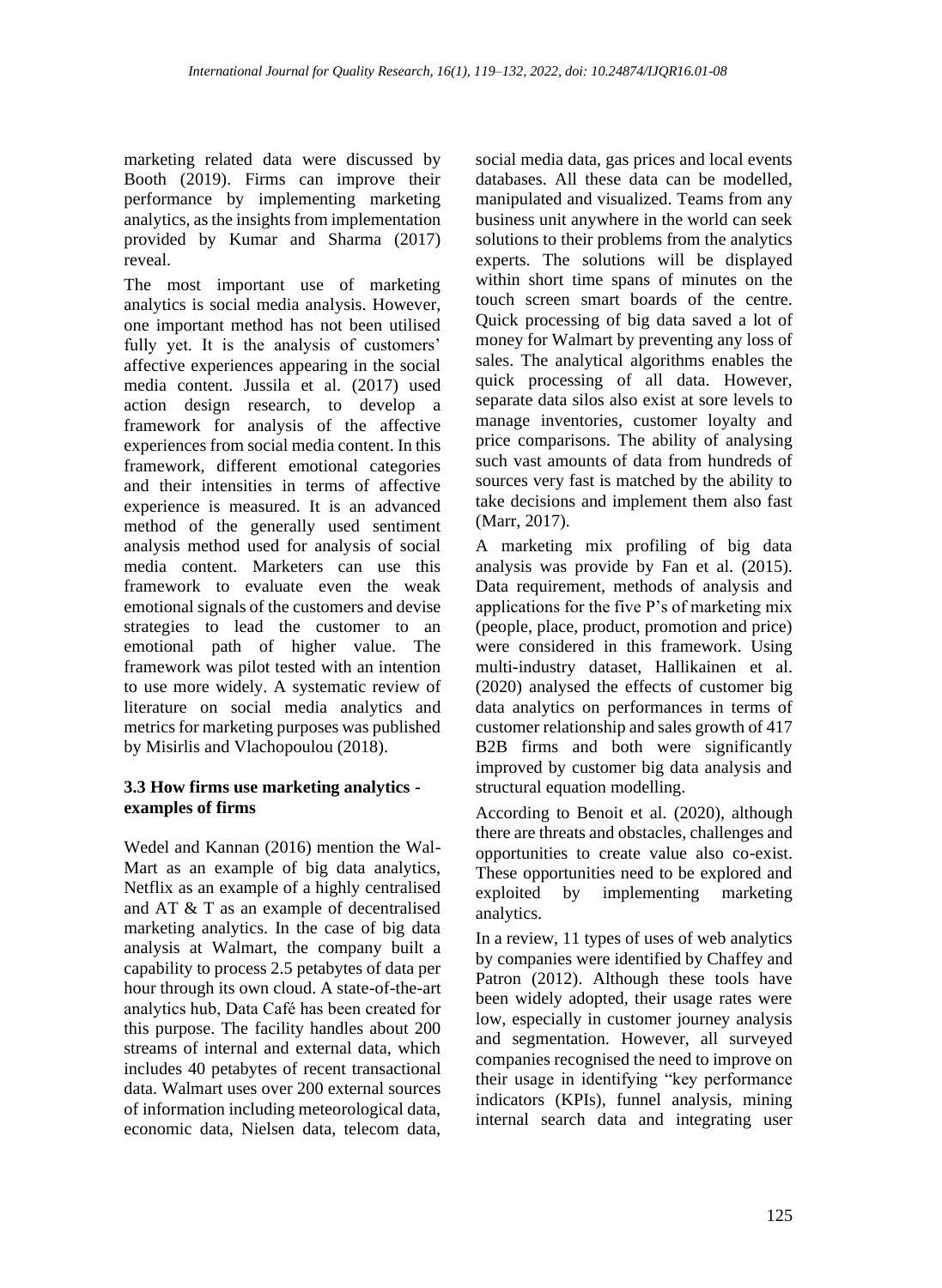testing and analytics". Barriers identified were lack of resources, funds, strategy and ownership, organisation culture, interdepartmental conflicts, siloed organisation, poor technology, poor integration among various systems and dependence on third parties. Suggestions to improve the situation have been given.

Use of mobiles among consumers is increasing rapidly causing customer behaviour changes. Some questions in this respect, are whether meaningful advertisement is possible considering the small screen size of mobiles, whether mobile advertising becomes intrusive or invisible to customers and are these possible to be scaled. For firms, the important question is the financial performance outcome (ROI) per unit of currency spent on mobile marketing. To answer these questions, Mobile Marketing Association (MMA) conducted an industrywide research program, SMoX, the details of which were reported by Bakopoulos et al. (2016). The first SMoX studies were done on the in-market campaigns with AT&T, Coca-Cola, Walmart and MasterCard. Real life campaigns were used for collection of data. The collected data were analysed using experimental design and statistical modelling conducted. The collection and analysis of data were done continuously throughout the campaign duration. All media exposure data were collected. New technological innovations were used to measure mobile's value even in situations of low allocation to mobile media. This is usually a problem in many other methodological approaches. Variables measured were sales behaviour, foot traffic to stores and brand impact to obtain a comprehensive picture of advertising ROI. The results showed strong contribution of mobile on campaign effects even to the extent of double that of campaign average. Reallocation to mobile campaigns did not require additional investments. ROI from mobile increased by 100-160%. The company-wise results were as follows-

AT&T aimed their campaign to maximise the awareness of their new handset (Motorola Moto X) and achieved twice the awareness (number of people who became aware) per dollar spent in comparison with television and digital modes.

The goal of MasterCard was to increase the link of the card with travel. In this case, mobile was 1.7 times more efficient in terms of driving image ('Good Card to Carry When Travelling') compared to the campaign average.

Walmart evaluated its annual Back to School campaign and found mobile as the most efficient channel, driving almost twice the sales in comparison with the campaign average and more than twice compared to television. It also increased verified foot traffic as location ads produced a significant improvement compared to control.

Coca-Cola obtained 25% of increased awareness, 9% increase in its image of 'Home Brewed Taste' conversions and 6% increase in sales with 5% of budget with mobile marketing first ever national campaign for Gold Peak tea in North America.

Coca-Cola in China tested a campaign for the Chinese New Year and found mobile producing almost double the ROI over television. It was also twice as efficient in driving sales compared to the campaign average. Out of the total, 8% of the sales generated by the CNY campaign was due to mobile, which constituted only 4 % of the total marketing mix.

Bhandari et al. (2014) cited a successful example of a property-and-casualty insurance company in the United States increasing its marketing productivity by more than 15 percent each year from 2009 to 2012 consecutively. At the same time, marketing cost was the same for the entire period. But the spending across the industry increased by 62 percent. The company attributed its success to marketing analysis helping in decision making better.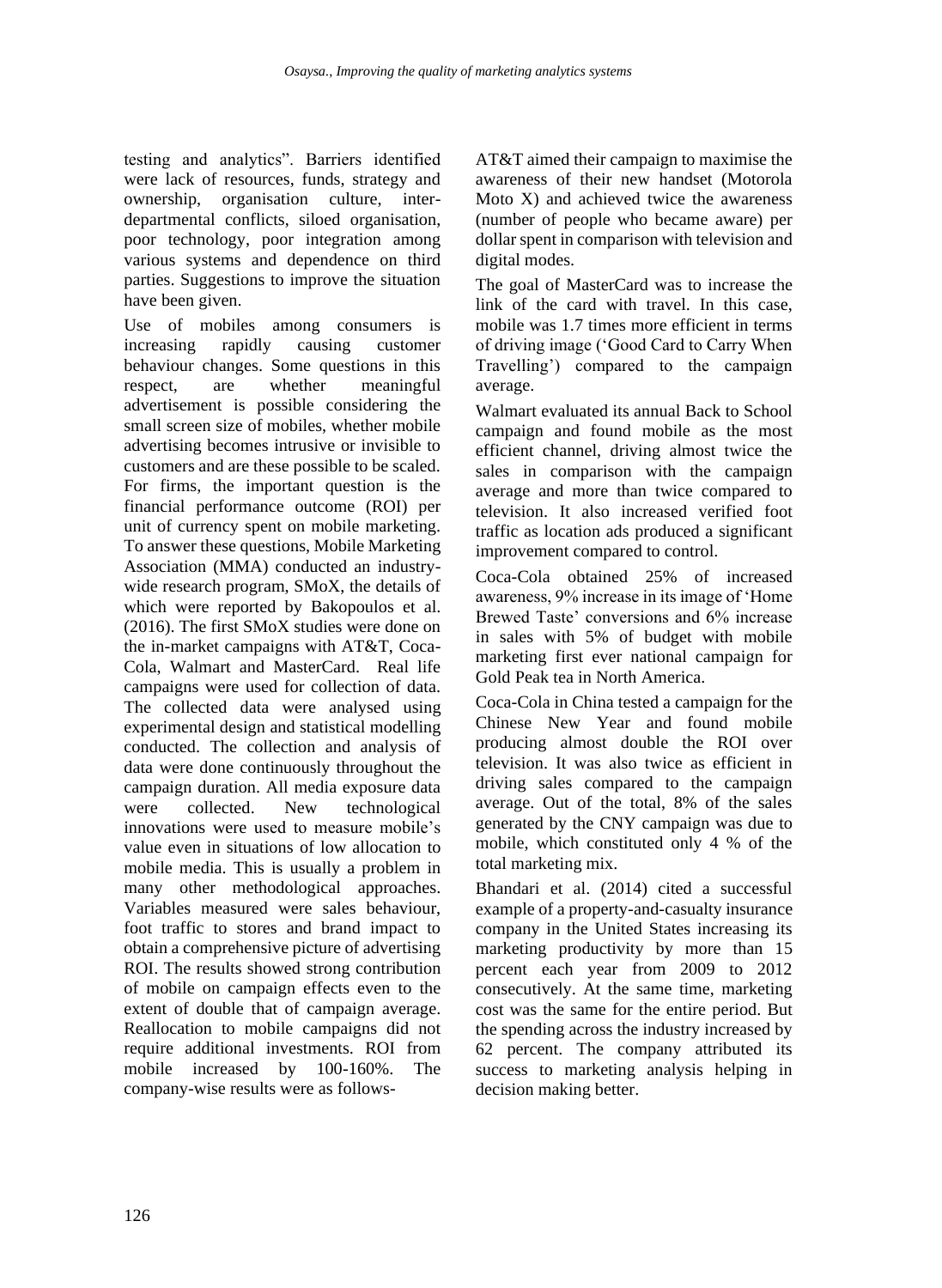In UK, a survey of 221 firms led Cao et al. (2019) to conclude that the dynamic capability to perform marketing analytics, along with marketing decision making, enhances their competitiveness. This finding endorsed the dynamic capability theory of Teece et al. (1997). The 221 firms represented manufacturing, retail, wholesale, professional, financial, technology and many other sectors.

Marketing performance and predictive analytics was used by Dasan (2013) to evaluate the current and potential international competitiveness of some high performance SMEs in different countries, with some studies on Czech and Russian SMEs. A significant proportion of them were exporting. SMEs in BRICM (Brazil, Russia, India, China and Mexico) and G7 countries had more partners in developed countries.

There were difficulties in establishing contacts and customer base in export destination countries for these SMEs. Logistics was a strong point for these SMEs. Mean revenue per invoice was steady for Russian SMEs and increasing for Czech SMEs and the trend was projected to continue in the future. The usefulness of marketing analytics to measure customer behaviour in SMEs was assessed by Miles (2014). Three significant marketing analytics on customer behaviour (customer turnover/frequency; velocity of profit/payment for services), marketing behaviour (potential of product/services; economic conditions), and economic behaviour (pricing adjustment; market barriers) of 198 SMEs were done. The results showed moderately significant predictability of customer behavioural patterns by marketing behaviour analytic. The economic impact of National Football League's Super Bowl events in term of the largest consumer spending event is very high. Consumer spending in this staggering event is in the range of \$10-15 billion over the last decade. Indianapolis won the bid to host this event in 2012, The city used social media analytics to evaluate the perception of the

public on its Super Bowl marketing efforts. The city wanted to project hospitality and accommodation as two strong points as a promotion campaign for consumer spending in Super Bowl as well as a tourism attraction as its long-term objective.

Vorvoreanu et al. (2013) used the contents of Facebook and Twitter which were available publicly for customer sentiment analysis. A total of 71063 tweets and posts were collected over the five day period of the Superbowl event. Majority of the public sentiments were neutral. But only very few were negative. Issues related to negative sentiments were identified by further analysis through word clouds to take immediate actions. Post-event, the media chats were very positive about hospitality. There were more negative sentiments about accommodation especially limited expensive lodges, large crowds and limited parking space.

In their work, Branda et al. (2018) studied on the factors of marketing analysis organisation (MAO) in B2B firms with the assistance of subject matter experts. It was found that marketing analysis orientation of business organisations depended upon funding, top management support, how analytics is<br>understood and recognised in the and recognised in the organisation, professional experts in marketing analytics department, favourable risk environment in the organisation and extent to which the results of marketing analytics is used by the company.

Social media analytics was used by Kefi et al. (2017) to evaluate cultural effects on Facebook brands of a French beauty and cosmetics firm operating in both France in French and Saudi Arabia in Arabic. It was found that the company is publishing both global and culture specific content on its French and Saudi Arabian Facebook brand pages, which leads to two different types of reactions from these communities according to their culture. In Saudi Arabia, 'big smoky dark eyes' is one significant female aesthetic ideals in the Arab culture, along with an amber fragrance and a darkened skin.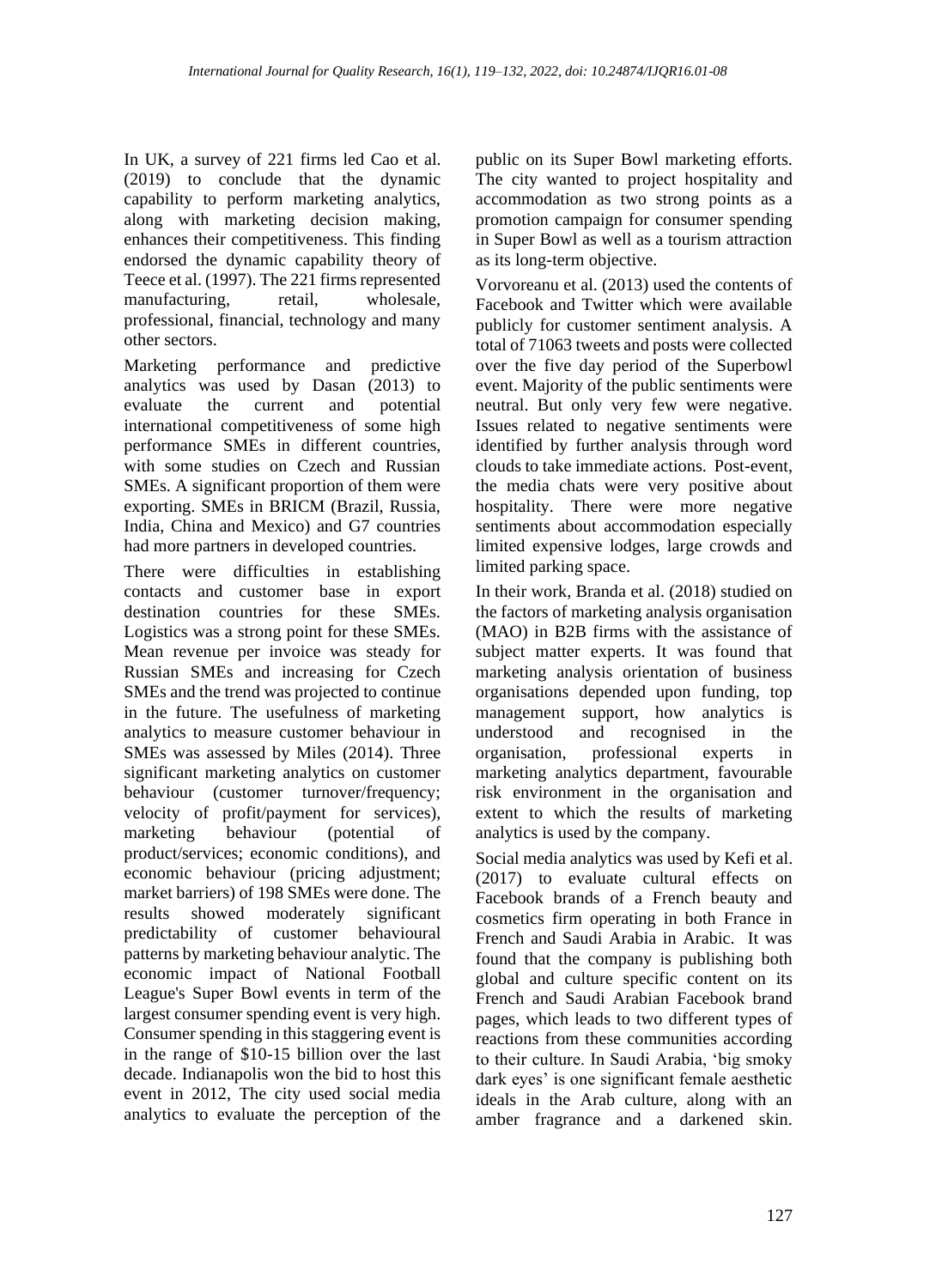Moreover, in the Muslim tradition, women are veiled; so, it is permissible to highlight the face, especially the eyes.

In French branded content, augmentationfocused product specialities are highlighted. In Arabic content, more visual and ludic contests are stressed. This difference due to the differences of individualistic culture of France and collectivist culture of Saudi Arabia. Cultural targeting of brands have been very successfully applied a few other companies like McDonald and KFC. Social media appears to be the best way to communicate such targeting to the concerned audience selectively.

The online survey results from 289 Chinese firms by Cao and Tian (2020) showed that use of marketing analytics was associated with CRM and brand management capabilities in a positive manner and in turn, were related with marketing performance.

Some novel technological trends currently used by retailers to obtain consumer data and marketing analytics were discussed by Petrescu and Krishen (2018). They included IP addresses, geo-fencing data, beacons, behavioural data from the Internet of Things, automated facial recognition data, and radio frequency identification (RFID) tags. Specifically geo-conquesting is a method of competitive locational targeting done by sending mobile promotions to consumers located near competitors.

In the current data environment, tolerance towards the diversity of methodologies and methods has been instrumental for understating, explaining and predicting marketing phenomena. This is especially relevant in the context of rapid growth of global datasphere from 33 zettabytes in 2018 to 175 zettabytes by 2025 and about 30% of the world's data requiring real-time processing, of which, about 80% will be unstructured. Using and processing such voluminous data will require diverse technologies and methods. This is the reason for advocating tolerance towards the diversity of technologies and methods and considering

their availability as strength rather than as weakness (Petrescu & Krishen, 2019). The issue of data privacy becomes relevant here. Citing the example of Facebook Cambridge Analytica episode, this issue was discussed in detail by Petrescu and Krishen (2018) as marketing analytics using big data and internet of things can amplify these problems even for those whose data were not collected. Too much privacy and security of personal data can hamper market analytics. So, a balanced approach is required.

Cognitive computer systems are still rapidly developing. They can transform the way in which information is used in business applications. Cognitive system has the advantage of collecting the relevant data of interest by itself based on pre-set criteria. The data so collected is analysed for frequency of references to certain brands and how everyone perceived about it.

Demographic and geographical spread of awareness about brands and products can also be measured using this method. Cervenka et al. (2016) used IBM Watson Analytic tool to analyse unstructured data found on social media to measure the price perception among university students (18-25 years age) of a new Samsung product (Samsung Galaxy S7) during the first two months from its launch covering the period of 3rd January 2016 to 4th March 2016.

# **4. Conclusions**

Although many leading business organisations are using marketing analytics, the full potential is yet to be realised in spite of continuous arrival and further development of new software technologies and processes of marketing analytics. Especially, big data analytics offer more precise measurement and prediction of customer engagement and buying behaviour. At the same time, there are also challenges and barriers of top management support, lack of funds and resources, lack of enthusiasm, lack of skills and above all how to take decisions based on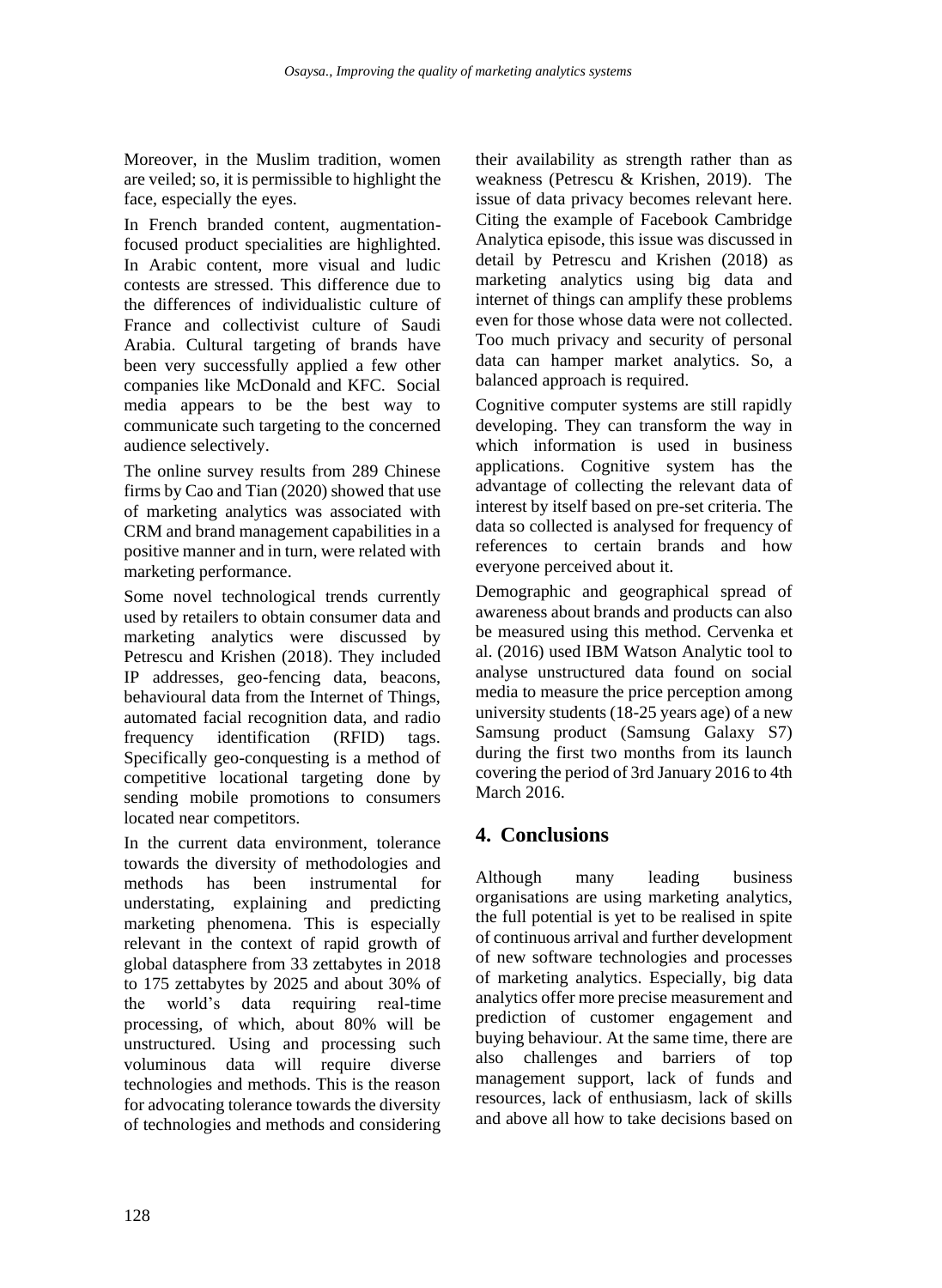the results of marketing analytics. Addressing these challenges can improve the quality of marketing analytics systems and the ultimate results. This research has practical implications for firms which use marketing analytics systems.

### **References:**

- Aeroscop. (2019, December 20). *5 Examples of Brands Winning it With Marketing Analytics.* Retrieved June 24, 2020, from aeroscop: https://www.aroscop.com/5-examples-of-brandswinning-it-with-marketing-analytics/
- Bakopoulos, V., Stuart, G., & Briggs, R. (2016). Measuring the value of mobile advertising in driving business outcomes: Empirical data from Coca-Cola, AT&T, MasterCard and Walmart. *Applied Marketing Analytics, 2*(2), 169-179. Retrieved June 25, 2020, from https://www.mmaglobal.com/files/documents/ama0068\_stuart\_2\_2.pdf.
- Benoit, D. F., Lessmann, S., & Verbeke, W. (2020). On realising the utopian potential of big data analytics for maximising return on marketing investments. *Journal of Marketing Management, 36*(3-4), 233-247. doi:10.1080/0267257X.2020.1739446
- Bhandari, R., Singer, M., & Van Der Scheer, H. (2014). *Using marketing analytics to drive superior growth.* McKinsey & Company. Retrieved June 25, 2020, from https://digitalstrategy.nl/wp-content/uploads/2014.06-B-Using-marketing-analytics-to-drivesuperior-growth.pdf.
- Booth, D. (2019). Marketing analytics in the age of machine learning. *Applied Marketing Analytics, 4*(3), 214-221. Retrieved June 26, 2020, from https://www.ingentaconnect.com/content/hsp/ama/2019/00000004/00000003/art00004.
- Branda, A. F., Lala, V., & Gopalakrishna, P. (2018). The marketing analytics orientation (MAO) of firms: identifying factors that create highly analytical marketing practices. *Journal of Marketing Analytics, 6*(3), 84-94. doi:10.1057/s41270-018-0036-8
- Cao, G., & Tian, N. (2020). Enhancing customer-linking marketing capabilities using marketing analytics. *Journal of Business & Industrial Marketing, 35*(7), 1289-1299. doi:10.1108/JBIM-09-2019-0407
- Cao, G., Duan, Y., & El Banna, A. (2019). A dynamic capability view of marketing analytics: Evidence from UK firms. *Industrial Marketing Management, 76*(January), 72-83. doi:10.1016/j.indmarman.2018.08.002
- Cervenka, P., Hlavaty, I., Miklosik, A., & Lipianska, J. (2016). Using cognitive systems in marketing analysis. *Економічний часопис-XXI, 160*(7-8), 56-62. doi:10.21003/ea.V160-11
- Chaffey, D., & Patron, M. (2012). From web analytics to digital marketing optimization: Increasing the commercial value of digital analytics. *Journal of Direct, Data and Digital Marketing Practice, 14*(1), 30-45. doi:10.1057/dddmp.2012.20
- Copulsky, J., Richardson, S., & Simone, M. (2017). Marketing technologies, customer data and analytics: enabling responsive customer journeys and scalable marketing processes. *Applied Marketing Analytics, 3*(2), 102-111. Retrieved June 2020, 2020, from https://www.ingentaconnect.com/content/hsp/ama/2017/00000003/00000002/art00002.
- Dasan, P. (2013). Small & medium enterprise assessment in Czech Republic & Russia using marketing analytics methodology. *Central European Business Review, 2*(4), 39-49. Retrieved June 26, 2020, from https://core.ac.uk/download/pdf/25586885.pdf.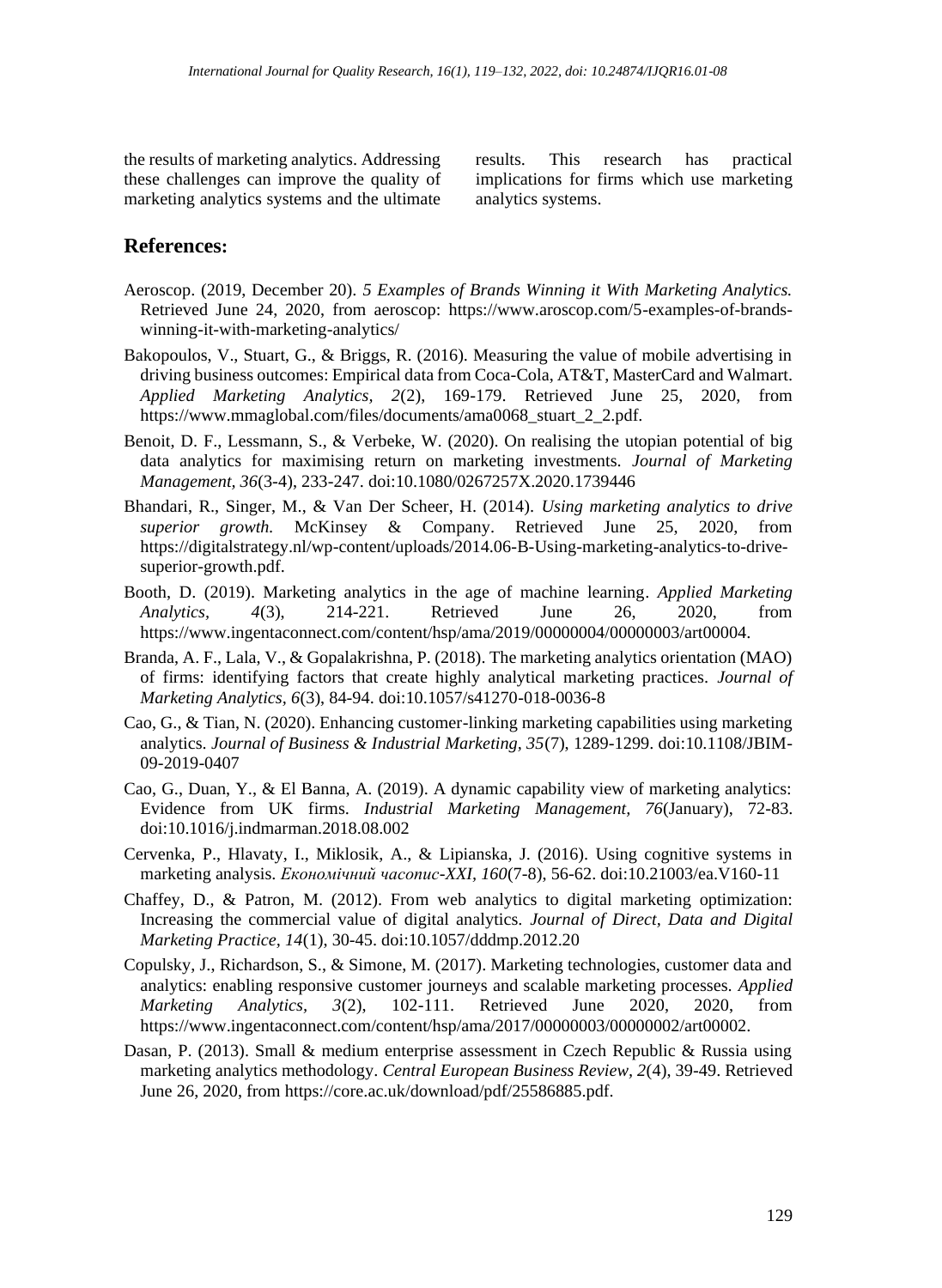- Erevelles, S., Fukawa, N., & Swayne, L. (2016). Big Data consumer analytics and the transformation of marketing. *Journal of business research, 69*(2), 897-904. doi: 10.1016/j.jbusres.2015.07.001
- Even, A. (2019). Analytics: Turning data into management gold. *Applied Marketing Analytics, 4*(4), 330-341. Retrieved June 28, 2020, from https://www.ingentaconnect.com/content/hsp/ama/2019/00000004/00000004/art00007.
- Fan, S., Lau, R. Y., & Zhao, J. L. (2015). Demystifying big data analytics for business intelligence through the lens of marketing mix. *Big Data Research, 2*(1), 28-32. doi: 10.1016/j.bdr.2015.02.006
- France, S. L., & Ghose, S. (2019). Marketing analytics: Methods, practice, implementation, and links to other fields. *Expert Systems with Applications, 119*, 456-475. Retrieved June 24, 2020, from https://arxiv.org/pdf/1801.09185.pdf.
- Furness, P. (2011). Applications of Monte Carlo simulation in marketing analytics. *Journal of Direct, Data and Digital Marketing Practice,, 13*(2), 132-147. doi:10.1057/dddmp.2011.25
- Germann, F., Lilien, G. L., & Rangaswamy, A. (2013). Performance implications of deploying marketing analytics. *International Journal of Research in Marketing, 30*(2), 114-128. doi: 10.1016/j.ijresmar.2012.10.001
- Hair, J. F. (2007). Knowledge creation in marketing: the role of predictive analytics. *European Business Review, 19*(4), 303-315. doi:10.1108/09555340710760134
- Hallikainen, H., Savimäki, E., & Laukkanen, T. (2020). Fostering B2B sales with customer big data analytics. *Industrial Marketing Management., 86*(April), 90-98. doi: 10.1016/j.indmarman.2019.12.005
- Hemann, C., & Burbary, K. (2013). *Digital Marketing Analytics. Making Sense of Consumer Data in a Digital World.* Que Publishing. Retrieved June 24, 2020
- Iacobucci, D., Petrescu, M., Krishen, A., & Bendixen, M. (2019). The state of marketing analytics in research and practice. *Journal of Marketing Analytics, 7*(3), 152-181. doi:10.1057/s41270-019-00059-2
- Järvinen, J., & Karjaluoto, H. (2015). The use of Web analytics for digital marketing performance measurement. *Industrial Marketing Management, 50*(October), 117-127. doi:10.1016/j.indmarman.2015.04.009
- Jussila, J., Boedeker, M., Jalonen, H., & Helander, N. (2017). Social media analytics empowering customer experience insight. In A. Kavoura, D. Sakas, & P. Tomaras (Eds.), *Strategic Innovative Marketing* (Vol. Springer Proceedings in Business and Economics, pp. 25-30). Springer, Cham. doi:10.1007/978-3-319-56288-9\_4
- Kakatkar, C., & Spann, M. (2019). Marketing analytics using anonymized and fragmented tracking data. *International Journal of Research in Marketing, 36*(1), 117-136. doi:10.1016/j.ijresmar.2018.10.001
- Kauffmann, E., Peral, J., Gil, D., Ferrández, A., Sellers, R., & Mora, H. (2019). A framework for big data analytics in commercial social networks: A case study on sentiment analysis and fake review detection for marketing decision-making. *Industrial Marketing Management*, In Press. doi: 10.1016/j.indmarman.2019.08.003
- Kaufmann, M. A. (2012). *Inductive Fuzzy Classification in Marketing Analytics.* Faculty of Science. University of Fribourg, Switzerland. Retrieved June 25, 2020, from https://doc.rero.ch/record/29754/files/KaufmannM.pdf.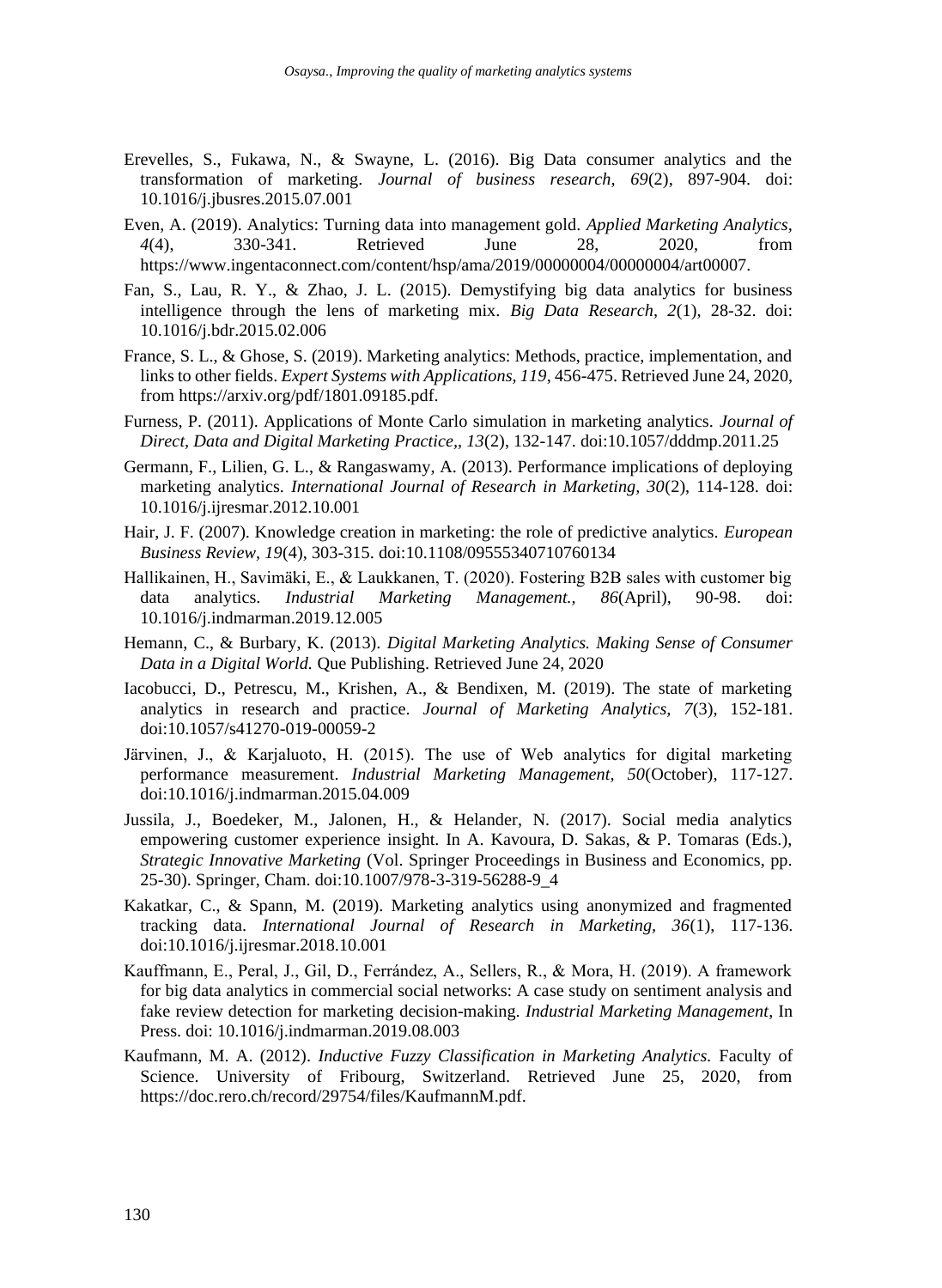- Kefi, H., Indra, S., & Abdessalem, T. (2017). Social media marketing analytics: a multicultural approach applied to the beauty\& cosmetic sector. *arXiv, 1702*, 01676. Retrieved June 26, 2020, from https://arxiv.org/ftp/arxiv/papers/1702/1702.01676.pdf.
- Kumar, V., & Sharma, A. (2017). Leveraging marketing analytics to improve firm performance: Insights from implementation. *Applied Marketing Analytics, 3*(1), 58-69. Retrieved June 26, 2020, from https://www.ingentaconnect.com/content/hsp/ama/2017/ 00000003/00000001/art00008.
- Liu, X., Shin, H., & Burns, A. C. (2019). Examining the impact of luxury brand's social media marketing on customer engagement: Using big data analytics and natural language processing. *Journal of Business Research, In Press*, 12 pp. doi:10.1016/j.jbusres.2019.04.042
- Marr, B. (2017). Really big data at walmart: Real-time insights from their 40+ petabyte data cloud. *Forbes. com*(January), 3 pp. Retrieved June 25, 2020, from https://publicaffairssme.com/PatriotFamily/wp-

content/uploads/2015/01/Real\_time\_insights\_from\_cloud\_at\_Walmart\_23\_Jan\_2017.pdf

- Miles, D. A. (2014). Measuring customer behaviour and profitability: Using marketing analytics to examne customer and marketing behavioural patterns in business ventures. *Academy of Marketing Studies Journal, 18*(1), 143-168. Retrieved June 26, 2020, from https://www.researchgate.net/profile/D\_Miles/publication/267211485\_STATISTICS\_RESE ARCH\_Measuring\_Customer\_Behavior\_and\_Profitability\_Using\_Marketing\_Analytics\_To Examine Customer And Marketing Behavioral Patterns In Business Ventures/links/54 47e1ef0cf2d62.
- Misirlis, N., & Vlachopoulou, M. (2018). Social media metrics and analytics in marketing–S3M: A mapping literature. *International Journal of Information Management, 38*(1), 270-276. doi:10.1016/j.ijinfomgt.2017.10.005
- Nagaraj, S. (2020). Marketing analytics for customer engagement: a viewpoint. *International Journal of Information Systems and Social Change (IJISSC), 11*(2), 41-55. doi:10.4018/IJISSC.2020040104
- Nair, H. S., Misra, S., Hornbuckle IV, W. J., Mishra, R., & Acharya, A. (2017). Big data and marketing analytics in gaming: Combining empirical models and field experimentation. *Marketing Science, 36*(5), 699-725. doi:10.1287/mksc.2017.1039
- Petrescu, M., & Krishen, A. S. (2018). Analyzing the analytics: data privacy concerns. *Journal of Marketing Analytics, 6*(June), 41-43. doi:10.1057/s41270-018-0034-x
- Petrescu, M., & Krishen, A. S. (2018). Novel retail technologies and marketing analytics. *Journal of Marketing Analytics, 6*(September), 69-71. doi:10.1057/s41270-018-0040-z
- Petrescu, M., & Krishen, A. S. (2019). Software and data in analytics: lending theory to practice. *Journal of Marketing Analytics, 7*(September), 125-126. doi:10.1057/s41270-019-00061-8
- Petrescu, M., & Krishen, A. S. (2019). Strength in diversity: methods and analytics. *Journal of Marketing Analytics, 7*(December), 203–204. doi:10.1057/s41270-019-00064-5
- Petti, R. J. (2012). *The Revolution in Marketing Analytics.* ModelSheet Software, LLC. Retrieved June 26, 2020, from https://www.researchgate.net/profile/ Richard\_Petti/publication/228722483\_The\_Revolution\_in\_Marketing\_Analytics/links/00b7d 53b9b21c43a4e000000.pdf.
- Rackley, J. (2015). *Marketing analytics roadmap.* New York City: Apress. Retrieved June 24, 2020, from http://repository.fue.edu.eg/xmlui/bitstream/handle/123456789/4512/ 10260.pdf?sequence=1.